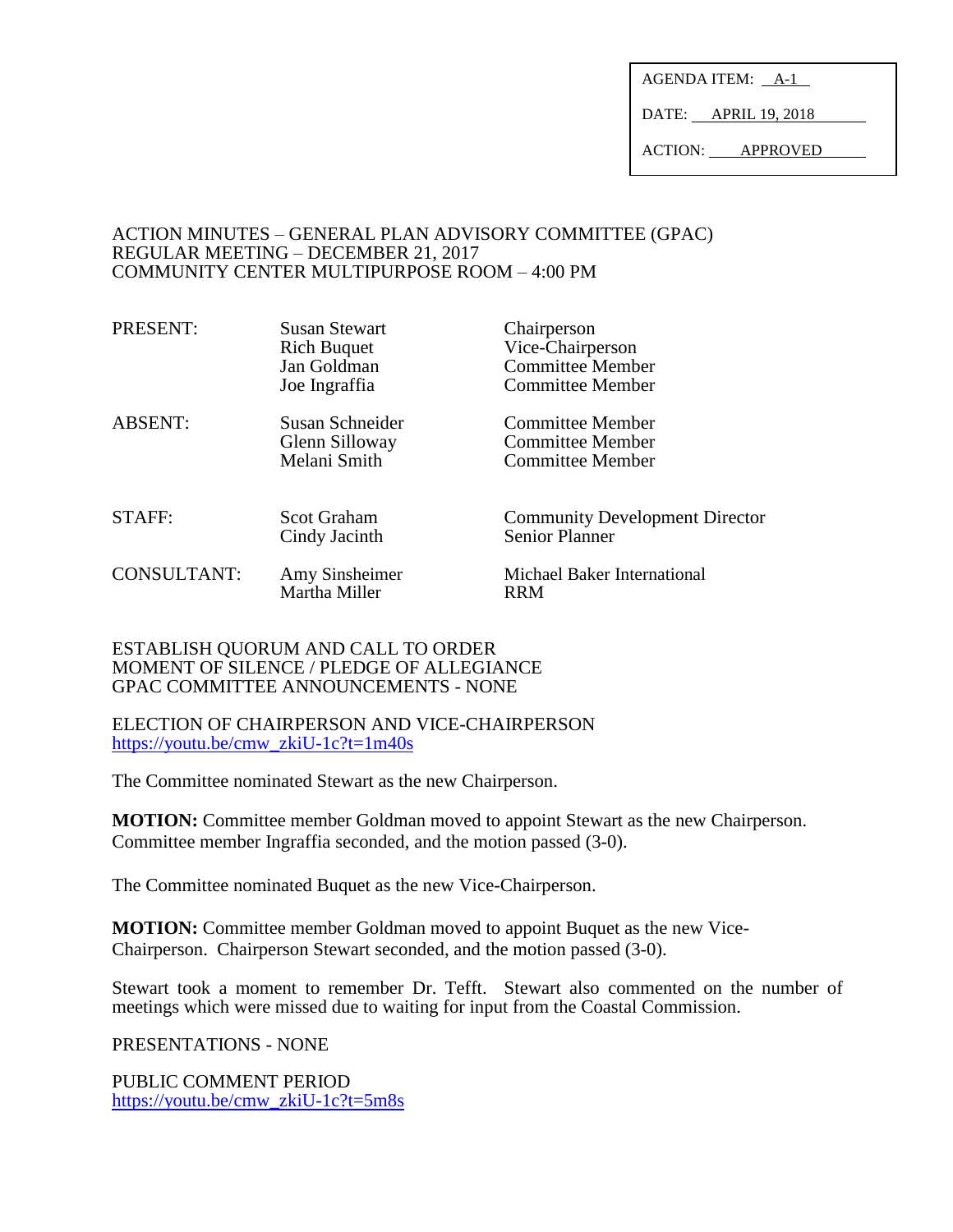#### ACTION MINUTES – GENERAL PLAN ADVISORY COMMITTEE (GPAC) REGULAR MEETING – DECEMBER 21, 2017

Rigmore, Morro Bay resident, welcomed Joe Ingraffia to the GPAC Committee. Rigmore expressed she did not agree with raising the building height limits in the residential or commercial zones.

Steve Strait, 190 Gilbert Street; corner lot, stated he received a complaint letter regarding his 3 foot-high block wall in the Right-of-Way. Strait would like the City to consider non-conforming structures like this when the new regulations are devised. Strait also spoke of short term vacation rentals. He explained there are problems with excessive parking. Strait would like to see some type of noticing process for vacation rentals and a density threshold; one vacation rental per block.

Bill Martony, Morro Bay resident, took the opportunity to speak to the Committee on the location of Special Planning Area B. Martony updated everyone on the background of this area and noted the zoning on the map was incorrect.

Vice-Chairperson Buquet asked staff to elaborate on Rigmore's comment regarding the building height increase.

Graham stated the height increase in the downtown area, is to encourage mixed use development. Graham spoke of the accommodation of retail ceiling heights and residential or other businesses upstairs. Graham also answered the question regarding the block wall in the Right-of-Way. Graham stated the block wall is in the Right-of-Way and will need an encroachment permit.

# A. CONSENT CALENDAR [https://youtu.be/cmw\\_zkiU-1c?t=26m27s](https://youtu.be/cmw_zkiU-1c?t=26m27s)

- **A-1** Approval of minutes from the GPAC meeting of July 20, 2017. Staff Recommendation: Approve minutes as submitted.
- **A-2** Approval of minutes from the GPAC meeting of August 17, 2017. Staff Recommendation: Approve minutes as submitted.

**MOTION:** Vice-chairperson Buquet moved to approve the Consent Calendar A-1 and A-2 as read. Chairperson Stewart seconded, and the motion passed (4-0).

## B. UNFINISHED BUSINESS - NONE

## C. NEW BUSINESS

- C-1 Michael Baker International Presentations Power Point Presentation Attached
	- 1. Status Update (Amy Sinsheimer, Michael Baker International) [https://youtu.be/cmw\\_zkiU-1c?t=27m41s](https://youtu.be/cmw_zkiU-1c?t=27m41s)
	- 2. Zoning Standards, Module 2: Draft Interpretation Provisions, District Development Standards, General Site Regulations, Definitions (Martha Miller, Lisa Wise Consulting) [https://youtu.be/cmw\\_zkiU-1c?t=29m53s](https://youtu.be/cmw_zkiU-1c?t=29m53s)
	- 3. Lateral Access Poster (Amy Sinsheimer, Michael Baker International) [https://youtu.be/cmw\\_zkiU-1c?t=1h58m29s](https://youtu.be/cmw_zkiU-1c?t=1h58m29s)